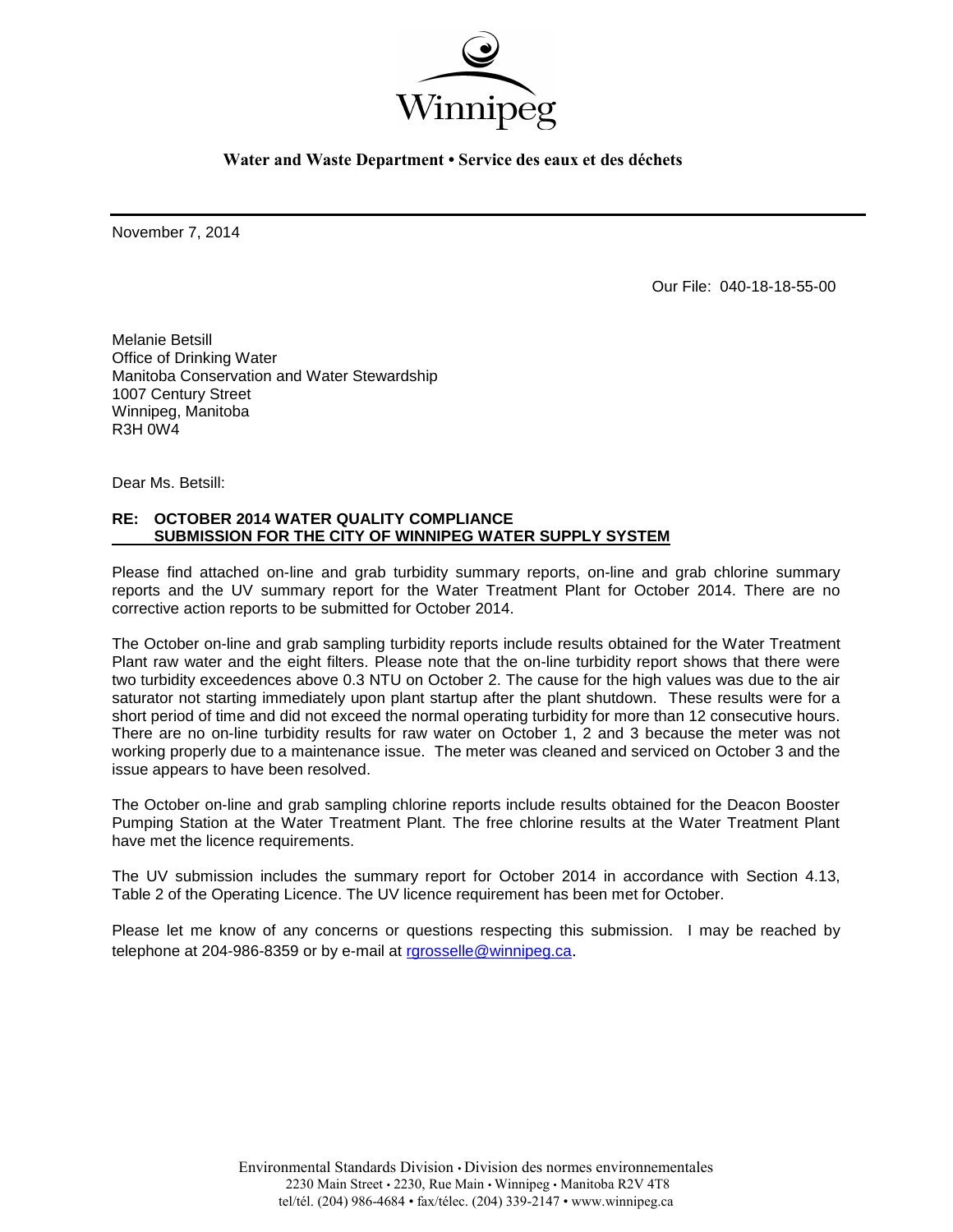Thanks for your ongoing cooperation and understanding in this matter.

Yours sincerely,

*Original signed by:*

R. Grosselle Manager of Environmental Standards

A. J. Weremy, P.Eng.

C. Diduck

**Attachments** 

c:(e-mail) Dr. L. Richards, Winnipeg Regional Health Authority Dr. H. Chang, Winnipeg Regional Health Authority Dr. S. Roberecki, Manitoba Health D.P. Sacher, P.Eng G. Patton, P.Eng. T. Shanks, P.Eng.

N:\Compliance Reporting\Submittal Letters\2014\ODW- Letters\Betsill Water October 2014.doc

-2-

Embrace the spirit . Vivez l'esprit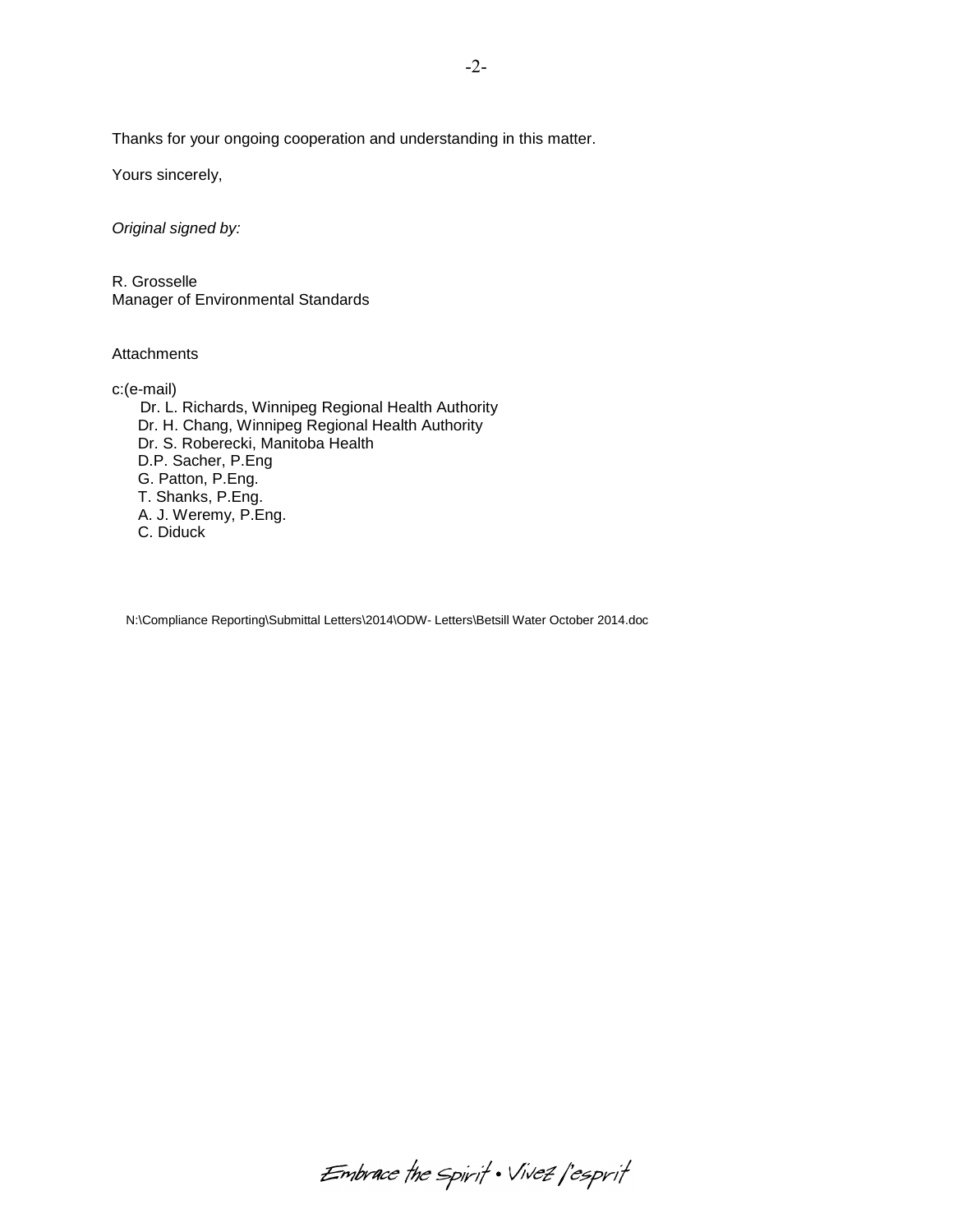

# WATER AND WASTE DEPARTMENT ENVIRONMENTAL STANDARDS DIVISION

| WATER TREATMENT PLANT CHLORINE GRAB MONITORING REPORT    |                                |                                                          |                                                          |                                 |  |  |  |  |  |  |  |  |  |
|----------------------------------------------------------|--------------------------------|----------------------------------------------------------|----------------------------------------------------------|---------------------------------|--|--|--|--|--|--|--|--|--|
| Water System Code: 252.00<br>Licence No. PWS-09-412 A    |                                | <b>Deacon Booster Pumping</b><br><b>Station Branch 1</b> | <b>Deacon Booster Pumping</b><br><b>Station Branch 2</b> |                                 |  |  |  |  |  |  |  |  |  |
| <b>Date</b>                                              | <b>Free Chlorine</b><br>(mg/L) | <b>Total Chlorine</b><br>(mg/L)                          | <b>Free Chlorine</b><br>(mg/L)                           | <b>Total Chlorine</b><br>(mg/L) |  |  |  |  |  |  |  |  |  |
| 01-Oct-2014                                              | 1.47                           | 1.68                                                     | 1.47                                                     | 1.75                            |  |  |  |  |  |  |  |  |  |
| 02-Oct-2014                                              | 1.22                           | 1.34                                                     | 1.15                                                     | 1.25                            |  |  |  |  |  |  |  |  |  |
| 03-Oct-2014                                              | 1.48                           | 1.63                                                     | 1.47                                                     | 1.74                            |  |  |  |  |  |  |  |  |  |
| 04-Oct-2014                                              | <b>NS</b>                      | <b>NS</b>                                                | <b>NS</b>                                                | <b>NS</b>                       |  |  |  |  |  |  |  |  |  |
| 05-Oct-2014                                              | <b>NS</b>                      | <b>NS</b>                                                | <b>NS</b>                                                | <b>NS</b>                       |  |  |  |  |  |  |  |  |  |
| 06-Oct-2014                                              | 1.59                           | 1.73                                                     | 1.51                                                     | 1.67                            |  |  |  |  |  |  |  |  |  |
| 07-Oct-2014                                              | 1.61                           | 1.76                                                     | 1.70                                                     | 1.82                            |  |  |  |  |  |  |  |  |  |
| 08-Oct-2014                                              | 1.42                           | 1.56                                                     | 1.50                                                     | 1.67                            |  |  |  |  |  |  |  |  |  |
| 09-Oct-2014                                              | 1.32                           | 1.50                                                     | 1.45                                                     | 1.63                            |  |  |  |  |  |  |  |  |  |
| 10-Oct-2014                                              | 1.43                           | 1.55                                                     | 1.62                                                     | 1.75                            |  |  |  |  |  |  |  |  |  |
| 11-Oct-2014                                              | <b>NS</b>                      | <b>NS</b>                                                | <b>NS</b>                                                | <b>NS</b>                       |  |  |  |  |  |  |  |  |  |
| 12-Oct-2014                                              | <b>NS</b>                      | <b>NS</b>                                                | <b>NS</b>                                                | <b>NS</b>                       |  |  |  |  |  |  |  |  |  |
| 13-Oct-2014                                              | 1.43                           | 1.60                                                     | 1.33                                                     | 1.54                            |  |  |  |  |  |  |  |  |  |
| 14-Oct-2014                                              | 1.50                           | 1.70                                                     | 1.44                                                     | 1.68                            |  |  |  |  |  |  |  |  |  |
| 15-Oct-2014                                              | 1.19                           | 1.33                                                     | 1.29                                                     | 1.52                            |  |  |  |  |  |  |  |  |  |
| 16-Oct-2014                                              | 1.09                           | 1.27                                                     | 1.11                                                     | 1.25                            |  |  |  |  |  |  |  |  |  |
| 17-Oct-2014                                              | 1.25                           | 1.44                                                     | 1.20                                                     | 1.41                            |  |  |  |  |  |  |  |  |  |
| 18-Oct-2014                                              | <b>NS</b>                      | <b>NS</b>                                                | <b>NS</b>                                                | <b>NS</b>                       |  |  |  |  |  |  |  |  |  |
| 19-Oct-2014                                              | <b>NS</b>                      | <b>NS</b>                                                | <b>NS</b>                                                | <b>NS</b>                       |  |  |  |  |  |  |  |  |  |
| 20-Oct-2014                                              | 1.37                           | 1.51                                                     | 1.33                                                     | 1.56                            |  |  |  |  |  |  |  |  |  |
| 21-Oct-2014                                              | 1.43                           | 1.61                                                     | 1.24                                                     | 1.36                            |  |  |  |  |  |  |  |  |  |
| 22-Oct-2014                                              | 1.12                           | 1.28                                                     | 1.28                                                     | 1.48                            |  |  |  |  |  |  |  |  |  |
| 23-Oct-2014                                              | 1.29                           | 1.46                                                     | 1.18                                                     | 1.27                            |  |  |  |  |  |  |  |  |  |
| 24-Oct-2014                                              | 1.07                           | 1.21                                                     | 1.16                                                     | 1.38                            |  |  |  |  |  |  |  |  |  |
| 25-Oct-2014                                              | <b>NS</b>                      | <b>NS</b>                                                | <b>NS</b>                                                | <b>NS</b>                       |  |  |  |  |  |  |  |  |  |
| 26-Oct-2014                                              | <b>NS</b>                      | <b>NS</b>                                                | <b>NS</b>                                                | <b>NS</b>                       |  |  |  |  |  |  |  |  |  |
| 27-Oct-2014                                              | 1.36                           | 1.53                                                     | 1.33                                                     | 1.55                            |  |  |  |  |  |  |  |  |  |
| 28-Oct-2014                                              | 1.20                           | 1.44                                                     | 1.16                                                     | 1.40                            |  |  |  |  |  |  |  |  |  |
| 29-Oct-2014                                              | 1.25                           | 1.42                                                     | 1.23                                                     | 1.49                            |  |  |  |  |  |  |  |  |  |
| 30-Oct-2014                                              | 1.53                           | 1.68                                                     | 1.46                                                     | 1.70                            |  |  |  |  |  |  |  |  |  |
| 31-Oct-2014                                              | 1.44                           | 1.63                                                     | 1.44                                                     | 1.55                            |  |  |  |  |  |  |  |  |  |
| Total number of measurements taken, A:                   | 23                             |                                                          | 23                                                       |                                 |  |  |  |  |  |  |  |  |  |
| <b>Chlorine Standard for Monitoring Location (mg/L):</b> | 0.50                           |                                                          | 0.50                                                     |                                 |  |  |  |  |  |  |  |  |  |
| Number of measurements meeting standard, B:              | 23                             |                                                          | 23                                                       |                                 |  |  |  |  |  |  |  |  |  |
| Compliance with Chlorine Standard, C= B/A X 100%:        | 100%                           |                                                          | 100%                                                     |                                 |  |  |  |  |  |  |  |  |  |

NS: No Sample NA: Not Analyzed OL: Off-Line

**Comments: Report Compiled By: H.Demchenko**

**Approved in LIMS By: C.Diduck/ A.Vanderstel**

Date Approved: 4-Nov-14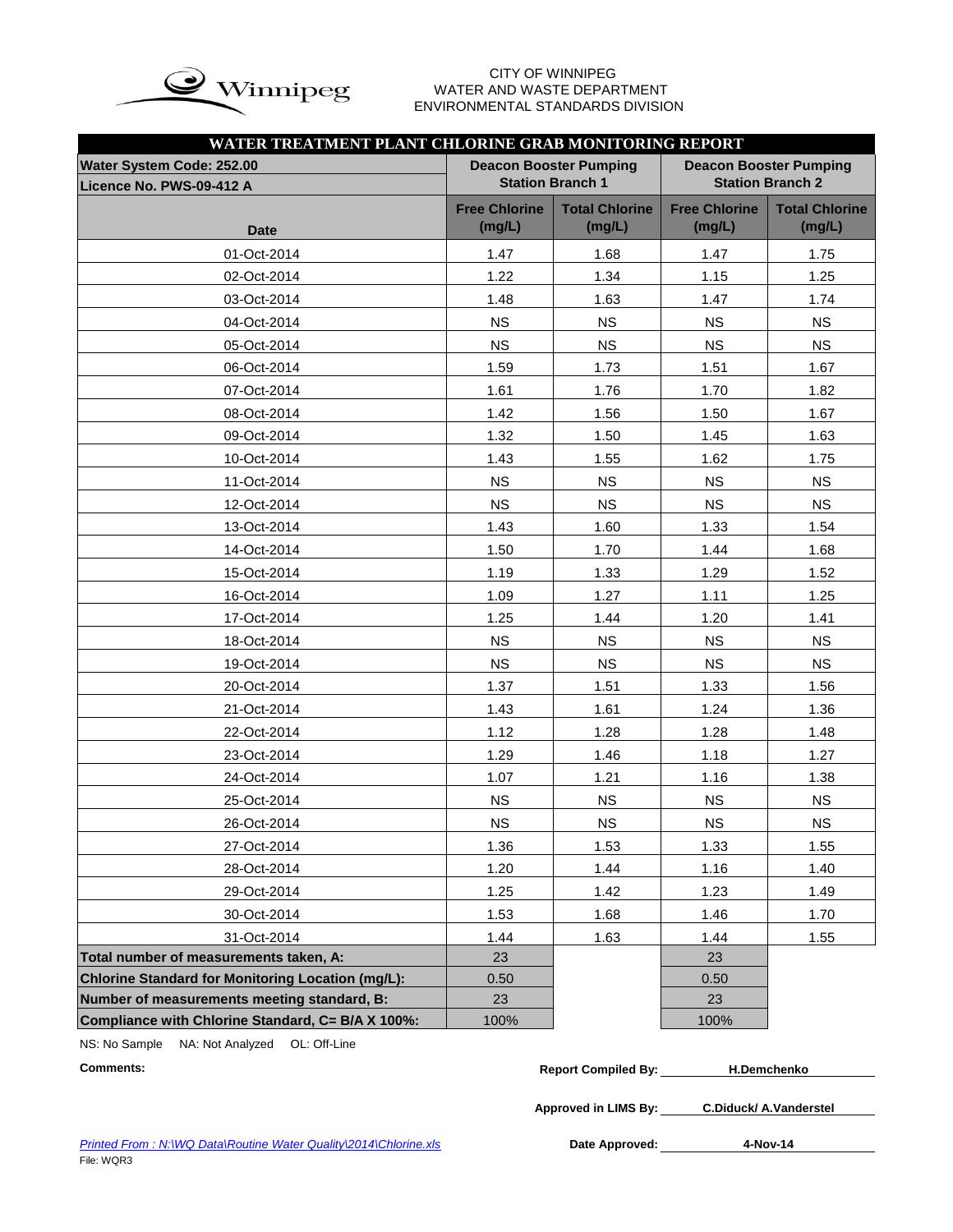

**City of Winnipeg**

Water and Waste Department Water Services

## Deacon Booster Pumping Station WATER TREATMENT PLANT FREE CHLORINE ON-LINE MONITORING REPORT

Water System Code: **252.00** Licence Number: **PWS-09-412 A** Report Created: 01 November 2014 **Report Period:** October 2014

|                                             |                                                                     |         | <b>BRANCH1</b><br>[mg/L] | <b>BRANCH 2</b><br>[mg/L] |               |  |  |  |
|---------------------------------------------|---------------------------------------------------------------------|---------|--------------------------|---------------------------|---------------|--|--|--|
|                                             | Date                                                                | Average | Minimum                  | Average                   | Minimum       |  |  |  |
|                                             | 01/10/2014                                                          | 1.36    | 1.13                     | 1.33                      | 0.99          |  |  |  |
|                                             | 02/10/2014                                                          | 1.32    | 1.01                     | 1.31                      | 0.90          |  |  |  |
|                                             | 03/10/2014                                                          | 1.44    | 1.28                     | 1.45                      | 1.25          |  |  |  |
|                                             | 04/10/2014                                                          | 1.57    | 1.41                     | 1.54                      | 1.28          |  |  |  |
|                                             | 05/10/2014                                                          | 1.43    | 1.32                     | 1.44                      | 1.25          |  |  |  |
|                                             | 06/10/2014                                                          | 1.43    | 1.24                     | 1.49                      | 1.17          |  |  |  |
|                                             | 07/10/2014                                                          | 1.41    | 1.21                     | 1.51                      | 1.21          |  |  |  |
|                                             | 08/10/2014                                                          | 1.39    | 1.20                     | 1.57                      | 1.28          |  |  |  |
|                                             | 09/10/2014                                                          | 1.38    | 1.22                     | 1.47                      | 1.26          |  |  |  |
|                                             | 10/10/2014                                                          | 1.52    | 1.40                     | 1.60                      | 1.39          |  |  |  |
|                                             | 11/10/2014                                                          | 1.57    | 1.36                     | 1.65                      | 1.44          |  |  |  |
|                                             | 12/10/2014                                                          | 1.36    | 1.16                     | 1.52                      | 1.33          |  |  |  |
|                                             | 13/10/2014                                                          | 1.38    | 1.17                     | 1.40                      | 1.29          |  |  |  |
|                                             | 14/10/2014                                                          | 1.40    | 1.18                     | 1.44                      | 1.30          |  |  |  |
|                                             | 15/10/2014                                                          | 1.13    | 0.90                     | 1.24                      | 0.95          |  |  |  |
|                                             | 16/10/2014                                                          | 1.22    | 0.94                     | 1.15                      | 0.89          |  |  |  |
|                                             | 17/10/2014                                                          | 1.28    | 1.14                     | 1.29                      | 1.10          |  |  |  |
|                                             | 18/10/2014                                                          | 1.31    | 1.13                     | 1.34                      | 1.19          |  |  |  |
|                                             | 19/10/2014                                                          | 1.23    | 1.06                     | 1.27                      | 1.14          |  |  |  |
|                                             | 20/10/2014                                                          | 1.31    | 1.21                     | 1.34                      | 1.18          |  |  |  |
|                                             | 21/10/2014                                                          | 1.34    | 1.13                     | 1.25                      | 1.04          |  |  |  |
|                                             | 22/10/2014                                                          | 1.24    | 1.01                     | 1.20                      | 1.00          |  |  |  |
|                                             | 23/10/2014                                                          | 1.31    | 1.09                     | 1.16                      | 0.97          |  |  |  |
|                                             | 24/10/2014                                                          | 1.18    | 0.99                     | 1.20                      | 1.08          |  |  |  |
|                                             | 25/10/2014                                                          | 1.27    | 1.11                     | 1.24                      | 0.97          |  |  |  |
|                                             | 26/10/2014                                                          | 1.34    | 1.14                     | 1.21                      | 1.05          |  |  |  |
|                                             | 27/10/2014                                                          | 1.33    | 1.11                     | 1.28                      | 1.09          |  |  |  |
|                                             | 28/10/2014                                                          | 1.38    | 1.15                     | 1.31                      | 1.15          |  |  |  |
|                                             | 29/10/2014                                                          | 1.31    | 1.11                     | 1.25                      | 0.77          |  |  |  |
|                                             | 30/10/2014                                                          | 1.39    | 1.29                     | 1.25                      | 1.05          |  |  |  |
|                                             | 31/10/2014                                                          | 1.38    | 1.23                     | 1.43                      | 1.14          |  |  |  |
|                                             |                                                                     |         |                          |                           |               |  |  |  |
|                                             | Total Number of Measurements, A:<br>Minimum Free Chlorine Standard: |         | 21559<br>0.50            |                           | 21558<br>0.50 |  |  |  |
| Number of Measurements Meeting Standard, B: |                                                                     |         | 21559                    |                           | 21558         |  |  |  |
|                                             |                                                                     |         |                          |                           |               |  |  |  |
|                                             | COMPLIANCE, $C = B/A \times 100\%$ :                                |         | 100                      |                           | 100           |  |  |  |

File Path: N:\Water Treatment Branch\Administration\Reports\Regulatory Submissions\Chlorine\2014\10-October

Submitted By (Print): D. Merredew

Signature: Original signed by D.Merredew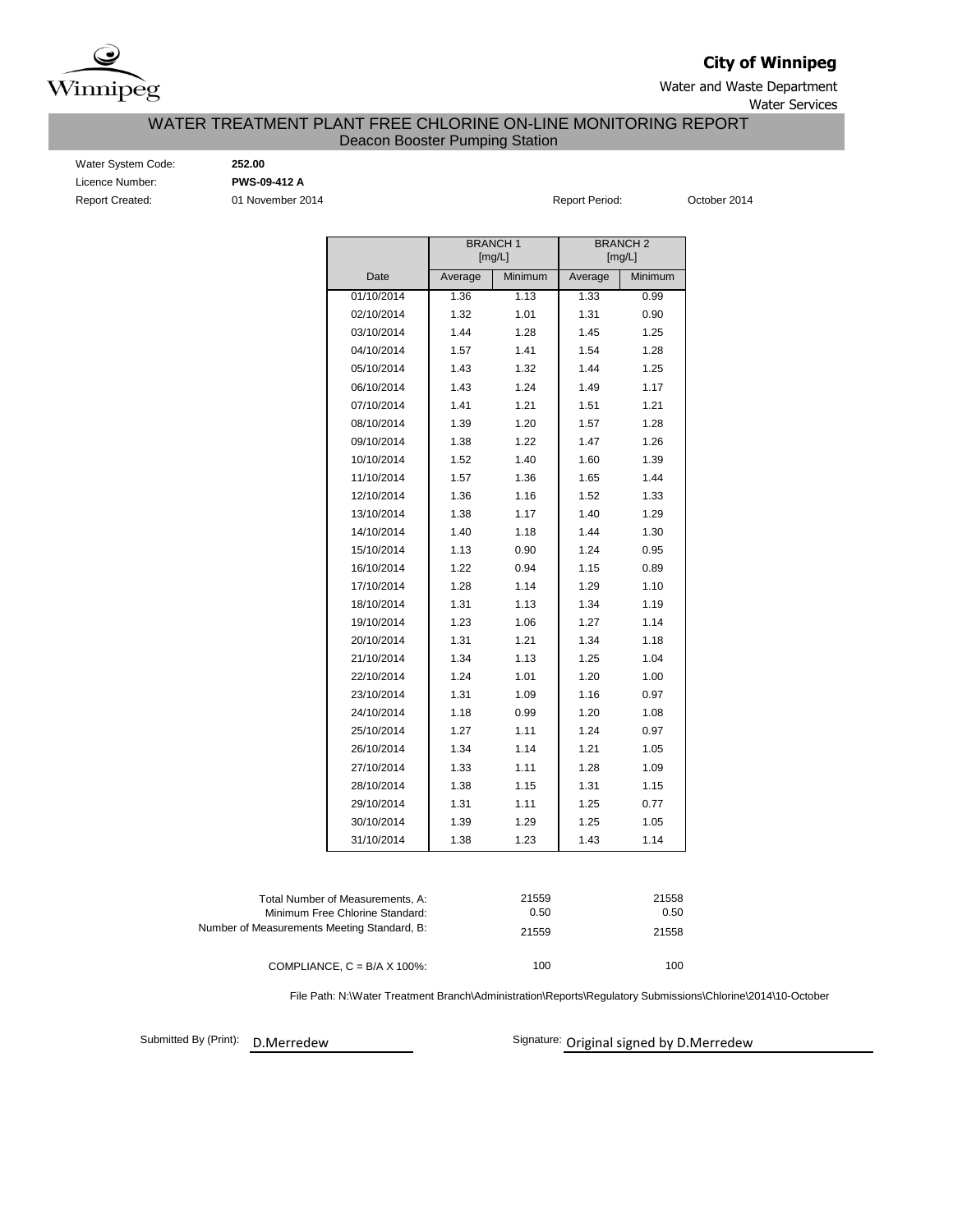

#### CITY OF WINNIPEG WATER AND WASTE DEPARTMENT ENVIRONMENTAL STANDARDS DIVISION

| WATER TREATMENT PLANT TURBIDITY GRAB MONITORING REPORT   |                  |                        |                     |                     |           |           |                     |                 |           |  |  |  |  |  |  |
|----------------------------------------------------------|------------------|------------------------|---------------------|---------------------|-----------|-----------|---------------------|-----------------|-----------|--|--|--|--|--|--|
| <b>Water System Code: 252.00</b>                         |                  | <b>Turbidity (NTU)</b> |                     |                     |           |           |                     |                 |           |  |  |  |  |  |  |
| Licence No. PWS-09-412 A                                 |                  |                        |                     |                     |           |           |                     |                 |           |  |  |  |  |  |  |
| <b>Date</b>                                              | <b>Raw Water</b> | Filter 1               | Filter <sub>2</sub> | Filter <sub>3</sub> | Filter 4  | Filter 5  | Filter <sub>6</sub> | <b>Filter 7</b> | Filter 8  |  |  |  |  |  |  |
| 01-Oct-2014                                              | 2.04             | 0.13                   | 0.08                | 0.10                | 0.10      | 0.11      | 0.10                | 0.10            | 0.09      |  |  |  |  |  |  |
| 02-Oct-2014                                              | 1.44             | 0.09                   | 0.06                | 0.12                | 0.07      | 0.09      | 0.10                | 0.07            | 0.08      |  |  |  |  |  |  |
| 03-Oct-2014                                              | 1.93             | 0.15                   | 0.06                | 0.15                | 0.11      | 0.06      | 0.07                | 0.06            | 0.12      |  |  |  |  |  |  |
| 04-Oct-2014                                              | <b>NS</b>        | <b>NS</b>              | <b>NS</b>           | <b>NS</b>           | <b>NS</b> | <b>NS</b> | <b>NS</b>           | <b>NS</b>       | <b>NS</b> |  |  |  |  |  |  |
| 05-Oct-2014                                              | <b>NS</b>        | <b>NS</b>              | <b>NS</b>           | <b>NS</b>           | <b>NS</b> | <b>NS</b> | <b>NS</b>           | <b>NS</b>       | <b>NS</b> |  |  |  |  |  |  |
| 06-Oct-2014                                              | 1.90             | 0.10                   | 0.09                | 0.12                | 0.11      | 0.08      | 0.09                | 0.08            | 0.11      |  |  |  |  |  |  |
| 07-Oct-2014                                              | 1.52             | 0.10                   | 0.17                | 0.10                | 0.09      | 0.09      | 0.11                | 0.13            | 0.11      |  |  |  |  |  |  |
| 08-Oct-2014                                              | 1.85             | 0.05                   | 0.12                | 0.07                | 0.06      | 0.05      | 0.10                | 0.06            | 0.10      |  |  |  |  |  |  |
| 09-Oct-2014                                              | 1.78             | 0.17                   | 0.16                | 0.08                | 0.26      | 0.19      | 0.20                | 0.22            | 0.22      |  |  |  |  |  |  |
| 10-Oct-2014                                              | 1.35             | 0.11                   | 0.09                | 0.06                | 0.06      | 0.09      | 0.06                | 0.10            | < 0.05    |  |  |  |  |  |  |
| 11-Oct-2014                                              | <b>NS</b>        | <b>NS</b>              | <b>NS</b>           | <b>NS</b>           | <b>NS</b> | <b>NS</b> | <b>NS</b>           | <b>NS</b>       | NS        |  |  |  |  |  |  |
| 12-Oct-2014                                              | <b>NS</b>        | <b>NS</b>              | <b>NS</b>           | <b>NS</b>           | <b>NS</b> | <b>NS</b> | <b>NS</b>           | <b>NS</b>       | <b>NS</b> |  |  |  |  |  |  |
| 13-Oct-2014                                              | 2.09             | 0.26                   | 0.20                | 0.11                | 0.15      | 0.12      | 0.13                | 0.15            | 0.11      |  |  |  |  |  |  |
| 14-Oct-2014                                              | 1.66             | 0.16                   | 0.15                | 0.19                | 0.17      | 0.13      | 0.15                | 0.16            | 0.18      |  |  |  |  |  |  |
| 15-Oct-2014                                              | 1.69             | 0.16                   | 0.11                | 0.13                | 0.15      | 0.10      | 0.10                | 0.11            | 0.14      |  |  |  |  |  |  |
| 16-Oct-2014                                              | 1.72             | OL                     | 0.12                | 0.12                | 0.18      | 0.14      | 0.14                | 0.15            | 0.13      |  |  |  |  |  |  |
| 17-Oct-2014                                              | 1.71             | 0.10                   | 0.09                | 0.14                | 0.11      | 0.12      | 0.15                | 0.09            | 0.11      |  |  |  |  |  |  |
| 18-Oct-2014                                              | <b>NS</b>        | <b>NS</b>              | <b>NS</b>           | <b>NS</b>           | <b>NS</b> | <b>NS</b> | <b>NS</b>           | <b>NS</b>       | <b>NS</b> |  |  |  |  |  |  |
| 19-Oct-2014                                              | <b>NS</b>        | <b>NS</b>              | <b>NS</b>           | <b>NS</b>           | <b>NS</b> | <b>NS</b> | <b>NS</b>           | <b>NS</b>       | <b>NS</b> |  |  |  |  |  |  |
| 20-Oct-2014                                              | 1.37             | 0.20                   | 0.14                | 0.16                | 0.14      | 0.15      | 0.12                | 0.10            | 0.13      |  |  |  |  |  |  |
| 21-Oct-2014                                              | 1.51             | 0.14                   | 0.13                | 0.12                | 0.17      | 0.17      | 0.13                | 0.13            | 0.14      |  |  |  |  |  |  |
| 22-Oct-2014                                              | 1.58             | 0.09                   | 0.09                | 0.10                | 0.07      | 0.10      | 0.10                | 0.10            | 0.09      |  |  |  |  |  |  |
| 23-Oct-2014                                              | 1.58             | 0.08                   | 0.08                | 0.14                | 0.09      | 0.10      | 0.13                | 0.16            | 0.16      |  |  |  |  |  |  |
| 24-Oct-2014                                              | 1.62             | 0.15                   | 0.10                | 0.12                | 0.12      | 0.08      | 0.11                | 0.11            | 0.14      |  |  |  |  |  |  |
| 25-Oct-2014                                              | <b>NS</b>        | <b>NS</b>              | <b>NS</b>           | <b>NS</b>           | <b>NS</b> | <b>NS</b> | <b>NS</b>           | <b>NS</b>       | <b>NS</b> |  |  |  |  |  |  |
| 26-Oct-2014                                              | <b>NS</b>        | <b>NS</b>              | <b>NS</b>           | <b>NS</b>           | <b>NS</b> | <b>NS</b> | <b>NS</b>           | <b>NS</b>       | <b>NS</b> |  |  |  |  |  |  |
| 27-Oct-2014                                              | 1.81             | 0.17                   | 0.14                | 0.13                | 0.18      | 0.14      | 0.12                | 0.14            | 0.20      |  |  |  |  |  |  |
| 28-Oct-2014                                              | 1.74             | 0.12                   | OL                  | 0.18                | 0.26      | 0.14      | 0.20                | 0.26            | 0.11      |  |  |  |  |  |  |
| 29-Oct-2014                                              | 1.54             | 0.17                   | 0.10                | 0.20                | 0.21      | 0.17      | 0.14                | 0.14            | 0.18      |  |  |  |  |  |  |
| 30-Oct-2014                                              | 1.35             | 0.15                   | 0.12                | 0.12                | 0.15      | 0.22      | 0.12                | 0.15            | 0.14      |  |  |  |  |  |  |
| 31-Oct-2014                                              | 1.41             | 0.10                   | 0.09                | 0.14                | 0.12      | 0.15      | 0.13                | 0.17            | 0.12      |  |  |  |  |  |  |
| Total number of measurements taken, A:                   |                  | 22                     | 22                  | 23                  | 23        | 23        | 23                  | 23              | 23        |  |  |  |  |  |  |
| <b>Turbidity Standard for Monitoring Location (NTU):</b> |                  | 0.30                   | 0.30                | 0.30                | 0.30      | 0.30      | 0.30                | 0.30            | 0.30      |  |  |  |  |  |  |
| Number of measurements meeting standard, B:              |                  | 22                     | 22                  | 23                  | 23        | 23        | 23                  | 23              | 23        |  |  |  |  |  |  |
| Compliance with Turbidity Standard, C= B/A X 100%:       | 100%             | 100%                   | 100%                | 100%                | 100%      | 100%      | 100%                | 100%            |           |  |  |  |  |  |  |

NS: No Sample NA: Not Analyzed OL: Off-Line

**Comments: Report Compiled By: H.Demchenko**

**Approved in LIMS By: C.Diduck/ A.Vanderstel**

[Printed From : N:\WQ Data\Routine Water Quality\2014\Turbidity.xls](C:/Documents and Settings/rgrossel/Local Settings/Temporary Internet Files/OLK13/Turbidity 2010.xls) File: WQR3

Date Approved: 4-Nov-14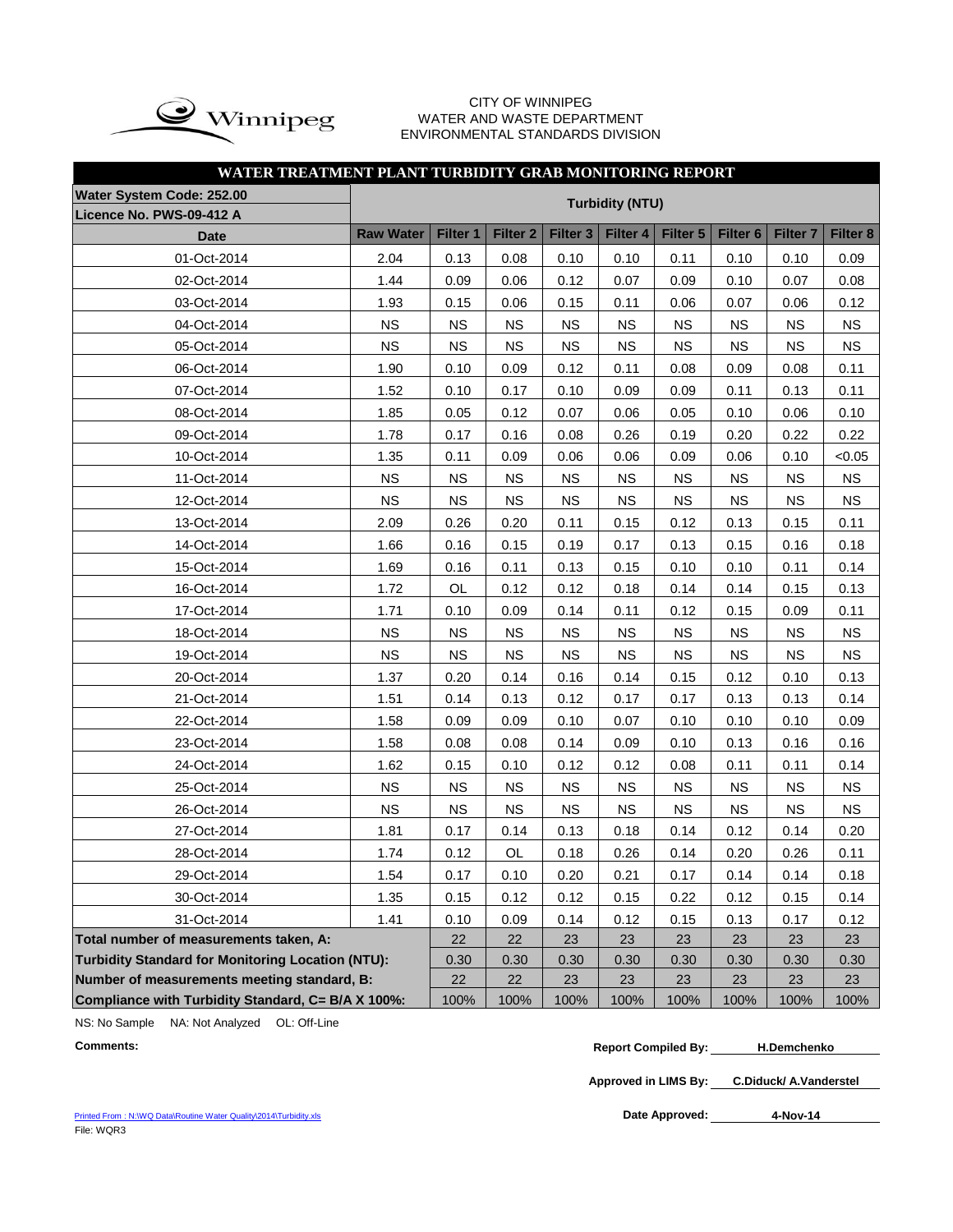

# **CITY OF WINNIPEG** Water System Code: 252.00

| <b>WATER SERVICES</b> |  |
|-----------------------|--|
|                       |  |

|                                                     |                                                   |                              |           |        |      |           | WATER TREATMENT PLANT TURBIDITY ON-LINE MONITORING REPORT |           |      |           |           |         |           |         |           |         |      |               |
|-----------------------------------------------------|---------------------------------------------------|------------------------------|-----------|--------|------|-----------|-----------------------------------------------------------|-----------|------|-----------|-----------|---------|-----------|---------|-----------|---------|------|---------------|
|                                                     |                                                   | October 2014 Turbidity (NTU) |           |        |      |           |                                                           |           |      |           |           |         |           |         |           |         |      |               |
|                                                     |                                                   | Raw                          | Filter #1 |        |      | Filter #2 |                                                           | Filter #3 |      | Filter #4 | Filter #5 |         | Filter #6 |         | Filter #7 |         |      | Filter #8     |
|                                                     | Date                                              | Avg                          | Avg       | Max    | Avg  | Max       | Avg                                                       | Max       | Avg  | Max       | Avg       | Max     | Avg       | Max     | Avg       | Max     | Avg  | Max           |
|                                                     | 1/10/2014                                         | <b>NR</b>                    | 0.03      | 0.12   | 0.01 | 0.09      | 0.03                                                      | 0.10      | 0.04 | 0.16      | 0.05      | 0.07    | 0.06      | 0.15    | 0.06      | 0.16    | 0.01 | 0.08          |
|                                                     | 2/10/2014                                         | <b>NR</b>                    | 0.04      | 0.35   | 0.01 | 0.29      | 0.05                                                      | 0.31      | 0.05 | 0.13      | 0.03      | 0.14    | 0.03      | 0.12    | 0.04      | 0.15    | 0.01 | 0.02          |
|                                                     | 3/10/2014                                         | <b>NR</b>                    | 0.02      | 0.04   | 0.00 | 0.00      | 0.03                                                      | 0.14      | 0.04 | 0.14      | 0.02      | 0.12    | 0.03      | 0.06    | 0.06      | 0.08    | 0.01 | 0.08          |
|                                                     | 4/10/2014                                         | 2.37                         | 0.02      | 0.10   | 0.00 | 0.06      | 0.03                                                      | 0.05      | 0.03 | 0.13      | 0.03      | 0.05    | 0.04      | 0.09    | 0.06      | 0.14    | 0.00 | 0.01          |
|                                                     | 5/10/2014                                         | 2.41                         | 0.01      | 0.09   | 0.00 | 0.00      | 0.04                                                      | 0.12      | 0.05 | 0.07      | 0.02      | 0.11    | 0.03      | 0.11    | 0.05      | 0.14    | 0.01 | 0.08          |
|                                                     | 6/10/2014                                         | 2.32                         | 0.04      | 0.09   | 0.00 | 0.06      | 0.04                                                      | 0.15      | 0.05 | 0.16      | 0.02      | 0.07    | 0.04      | 0.06    | 0.09      | 0.10    | 0.01 | 0.09          |
|                                                     | 7/10/2014                                         | 2.23                         | 0.01      | 0.08   | 0.00 | 0.03      | 0.04                                                      | 0.06      | 0.05 | 0.27      | 0.03      | 0.05    | 0.04      | 0.10    | 0.06      | 0.11    | 0.00 | 0.02          |
|                                                     | 8/10/2014                                         | 2.16                         | 0.01      | 0.03   | 0.00 | 0.03      | 0.03                                                      | 0.11      | 0.05 | 0.07      | 0.01      | 0.07    | 0.03      | 0.09    | 0.06      | 0.14    | 0.01 | 0.02          |
|                                                     | 9/10/2014                                         | 2.08                         | 0.02      | 0.23   | 0.00 | 0.00      | 0.03                                                      | 0.10      | 0.04 | 0.16      | 0.01      | 0.08    | 0.02      | 0.05    | 0.08      | 0.10    | 0.00 | 0.03          |
|                                                     | 10/10/2014                                        | 1.97                         | 0.02      | 0.07   | 0.00 | 0.02      | 0.03                                                      | 0.05      | 0.04 | 0.12      | 0.02      | 0.04    | 0.04      | 0.09    | 0.08      | 0.16    | 0.00 | 0.07          |
|                                                     | 11/10/2014                                        | 1.86                         | 0.02      | 0.04   | 0.00 | 0.03      | 0.04                                                      | 0.11      | 0.07 | 0.09      | 0.02      | 0.09    | 0.03      | 0.11    | 0.07      | 0.18    | 0.01 | 0.03          |
|                                                     | 12/10/2014                                        | 2.04                         | 0.04      | 0.09   | 0.00 | 0.01      | 0.04                                                      | 0.13      | 0.07 | 0.16      | 0.02      | 0.11    | 0.04      | 0.06    | 0.12      | 0.14    | 0.02 | 0.09          |
|                                                     | 13/10/2014                                        | 1.81                         | 0.05      | 0.14   | 0.01 | 0.08      | 0.08                                                      | 0.09      | 0.08 | 0.22      | 0.06      | 0.08    | 0.08      | 0.14    | 0.07      | 0.24    | 0.02 | 0.04          |
|                                                     | 14/10/2014                                        | 1.66                         | 0.06      | 0.10   | 0.01 | 0.03      | 0.07                                                      | 0.21      | 0.12 | 0.17      | 0.04      | 0.14    | 0.05      | 0.17    | 0.05      | 0.18    | 0.03 | 0.15          |
|                                                     | 15/10/2014                                        | 1.70                         | 0.05      | 0.14   | 0.01 | 0.08      | 0.05                                                      | 0.17      | 0.06 | 0.18      | 0.03      | 0.13    | 0.05      | 0.08    | 0.08      | 0.10    | 0.01 | 0.12          |
|                                                     | 16/10/2014                                        | 1.75                         | 0.04      | 0.16   | 0.01 | 0.09      | 0.06                                                      | 0.09      | 0.06 | 0.19      | 0.05      | 0.08    | 0.06      | 0.15    | 0.06      | 0.16    | 0.01 | 0.02          |
|                                                     | 17/10/2014                                        | 1.88                         | 0.04      | 0.07   | 0.00 | 0.05      | 0.06                                                      | 0.15      | 0.08 | 0.11      | 0.03      | 0.13    | 0.04      | 0.16    | 0.05      | 0.18    | 0.02 | 0.10          |
|                                                     | 18/10/2014                                        | 1.81                         | 0.05      | 0.10   | 0.00 | 0.06      | 0.05                                                      | 0.16      | 0.06 | 0.18      | 0.03      | 0.12    | 0.04      | 0.07    | 0.07      | 0.09    | 0.01 | 0.11          |
|                                                     | 19/10/2014                                        | 1.87                         | 0.04      | 0.12   | 0.01 | 0.08      | 0.06                                                      | 0.09      | 0.06 | 0.18      | 0.05      | 0.07    | 0.07      | 0.15    | 0.07      | 0.18    | 0.01 | 0.03          |
|                                                     | 20/10/2014                                        | 1.84                         | 0.04      | 0.06   | 0.00 | 0.07      | 0.06                                                      | 0.16      | 0.08 | 0.11      | 0.03      | 0.13    | 0.05      | 0.16    | 0.05      | 0.18    | 0.02 | 0.12          |
|                                                     | 21/10/2014                                        | 1.80                         | 0.04      | 0.14   | 0.01 | 0.03      | 0.04                                                      | 0.13      | 0.05 | 0.13      | 0.02      | 0.09    | 0.04      | 0.08    | 0.07      | 0.10    | 0.01 | 0.12          |
|                                                     | 22/10/2014                                        | 1.89                         | 0.02      | 0.10   | 0.00 | 0.05      | 0.04                                                      | 0.05      | 0.04 | 0.15      | 0.02      | 0.03    | 0.04      | 0.12    | 0.05      | 0.15    | 0.00 | 0.01          |
|                                                     | 23/10/2014                                        | 1.86                         | 0.03      | 0.05   | 0.00 | 0.00      | 0.05                                                      | 0.12      | 0.07 | 0.08      | 0.02      | 0.10    | 0.04      | 0.14    | 0.04      | 0.16    | 0.01 | 0.07          |
|                                                     | 24/10/2014                                        | 1.81                         | 0.04      | 0.11   | 0.00 | 0.06      | 0.04                                                      | 0.14      | 0.05 | 0.17      | 0.02      | 0.04    | 0.05      | 0.07    | 0.07      | 0.09    | 0.01 | 0.09          |
|                                                     | 25/10/2014                                        | 1.94                         | 0.03      | 0.13   | 0.00 | 0.07      | 0.06                                                      | 0.08      | 0.05 | 0.08      | 0.04      | 0.11    | 0.06      | 0.15    | 0.05      | 0.17    | 0.01 | 0.02          |
|                                                     | 26/10/2014                                        | 1.78                         | 0.04      | 0.06   | 0.00 | 0.00      | 0.04                                                      | 0.16      | 0.09 | 0.18      | 0.03      | 0.08    | 0.05      | 0.16    | 0.05      | 0.08    | 0.02 | 0.11          |
|                                                     | 27/10/2014                                        | 1.81                         | 0.04      | 0.15   | 0.01 | 0.08      | 0.05                                                      | 0.14      | 0.06 | 0.20      | 0.04      | 0.06    | 0.08      | 0.10    | 0.10      | 0.18    | 0.01 | 0.15          |
|                                                     | 28/10/2014                                        | 1.86                         | 0.03      | 0.06   | 0.00 | 0.05      | 0.08                                                      | 0.11      | 0.08 | 0.10      | 0.04      | 0.12    | 0.06      | 0.16    | 0.05      | 0.19    | 0.02 | 0.03          |
|                                                     | 29/10/2014                                        | 1.88                         | 0.05      | 0.13   | 0.00 | 0.02      | 0.05                                                      | 0.16      | 0.07 | 0.18      | 0.03      | 0.14    | 0.05      | 0.08    | 0.08      | 0.11    | 0.02 | 0.11          |
|                                                     | 30/10/2014                                        | 1.73                         | 0.04      | 0.14   | 0.01 | 0.08      | 0.06                                                      | 0.09      | 0.07 | 0.19      | 0.05      | 0.06    | 0.08      | 0.19    | 0.08      | 0.19    | 0.01 | 0.13          |
|                                                     | 31/10/2014                                        | 1.75                         | 0.03      | 0.12   | 0.00 | 0.06      | 0.07                                                      | 0.17      | 0.09 | 0.11      | 0.03      | 0.13    | 0.05      | 0.18    | 0.07      | 0.20    | 0.03 | 0.06          |
|                                                     | Total Number of Measurements Taken, A:            |                              |           | 13830  |      | 10928     |                                                           | 14213     |      | 11169     |           | 14577   |           | 14480   |           | 13045   |      |               |
|                                                     | Turbidity Standard for Monitoring Location (NTU): |                              |           | 0.30   |      | 0.30      |                                                           | 0.30      |      | 0.30      |           | 0.30    |           | 0.30    |           | 0.30    |      | 14421<br>0.30 |
|                                                     | Number of Measurements Meeting Standard, B:       |                              |           | 13815  |      | 10928     |                                                           | 14207     |      | 11169     |           | 14577   |           | 14480   |           | 13045   |      | 14421         |
| Compliance with Turbidity Standard, C = B/A X 100%: |                                                   |                              |           | 99.89% |      | 100.00%   |                                                           | 99.96%    |      | 100.00%   |           | 100.00% |           | 100.00% |           | 100.00% |      | 100.00%       |

NR: No result due to analyser maintenance requirements

File Path: N:\Water Treatment Branch\Administration\Reports\Regulatory Submissions\Turbidity\2014\10-October

**Submitted By (Print): D.Merredew** 

Signature: Original signed by D.Merredew